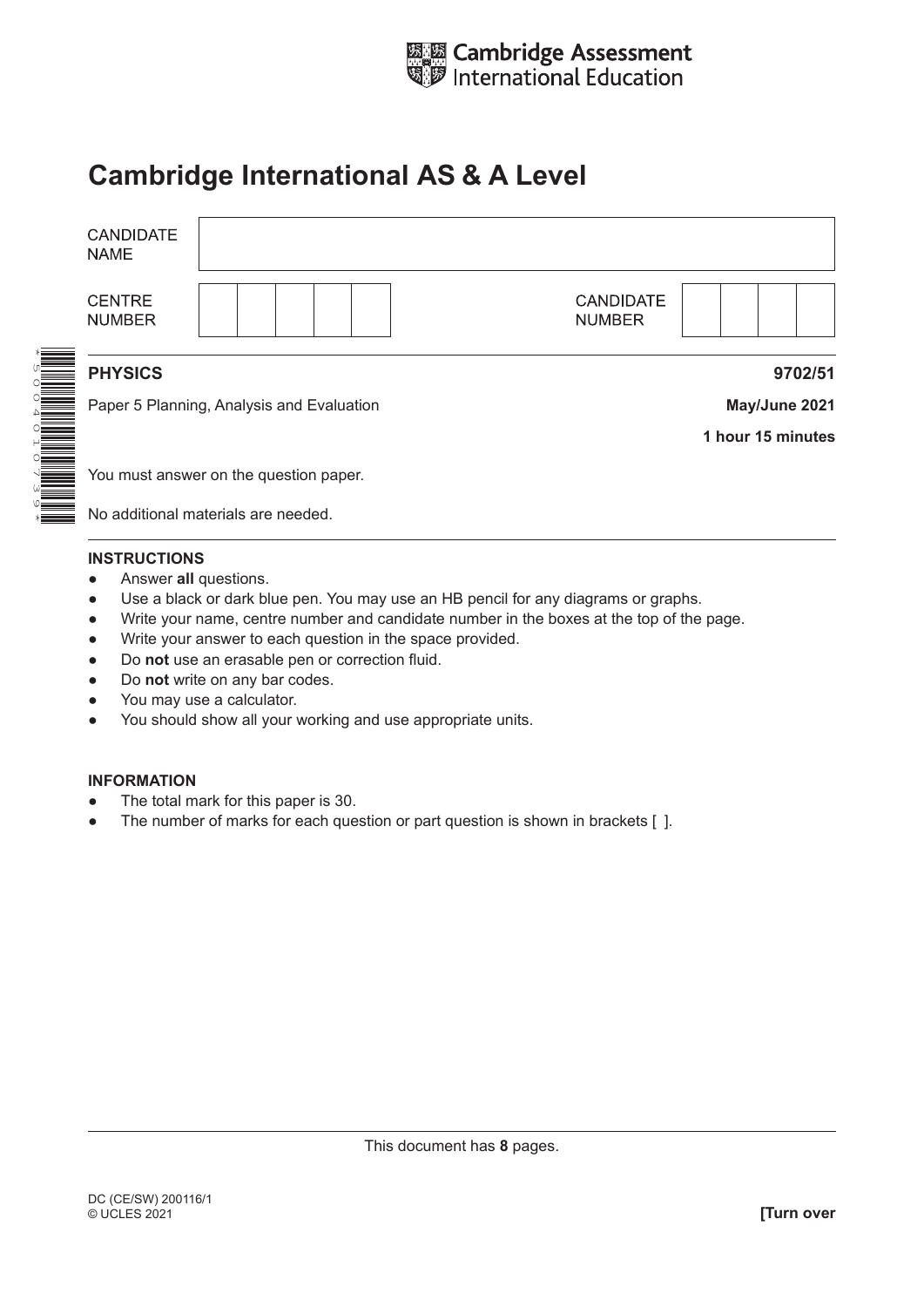**1** A student investigates the current in a coil and a resistor connected in series, as shown in Fig. 1.1.



**Fig. 1.1**

The student connects a high-voltage d.c. power supply and a switch across the series combination.

When the switch is closed, it takes time *t* for the current in the resistor of resistance *R* to reach a maximum value. The time *t* is a few milliseconds.

There are a number of different unmarked resistors available.

It is suggested that the relationship between *t* and *R* is

$$
t = \frac{KN^2A}{LR}
$$

where *N* is the number of turns of wire on the coil, *A* is the cross-sectional area of the coil, *L* is the length of the coil and *K* is a constant.

Design a laboratory experiment to test the relationship between *t* and *R*. Explain how your results could be used to determine a value for *K*.

You should draw a diagram, on page 3, showing the arrangement of your equipment. In your account you should pay particular attention to:

- the procedure to be followed
- the measurements to be taken
- the control of variables
- the analysis of the data
- any safety precautions to be taken.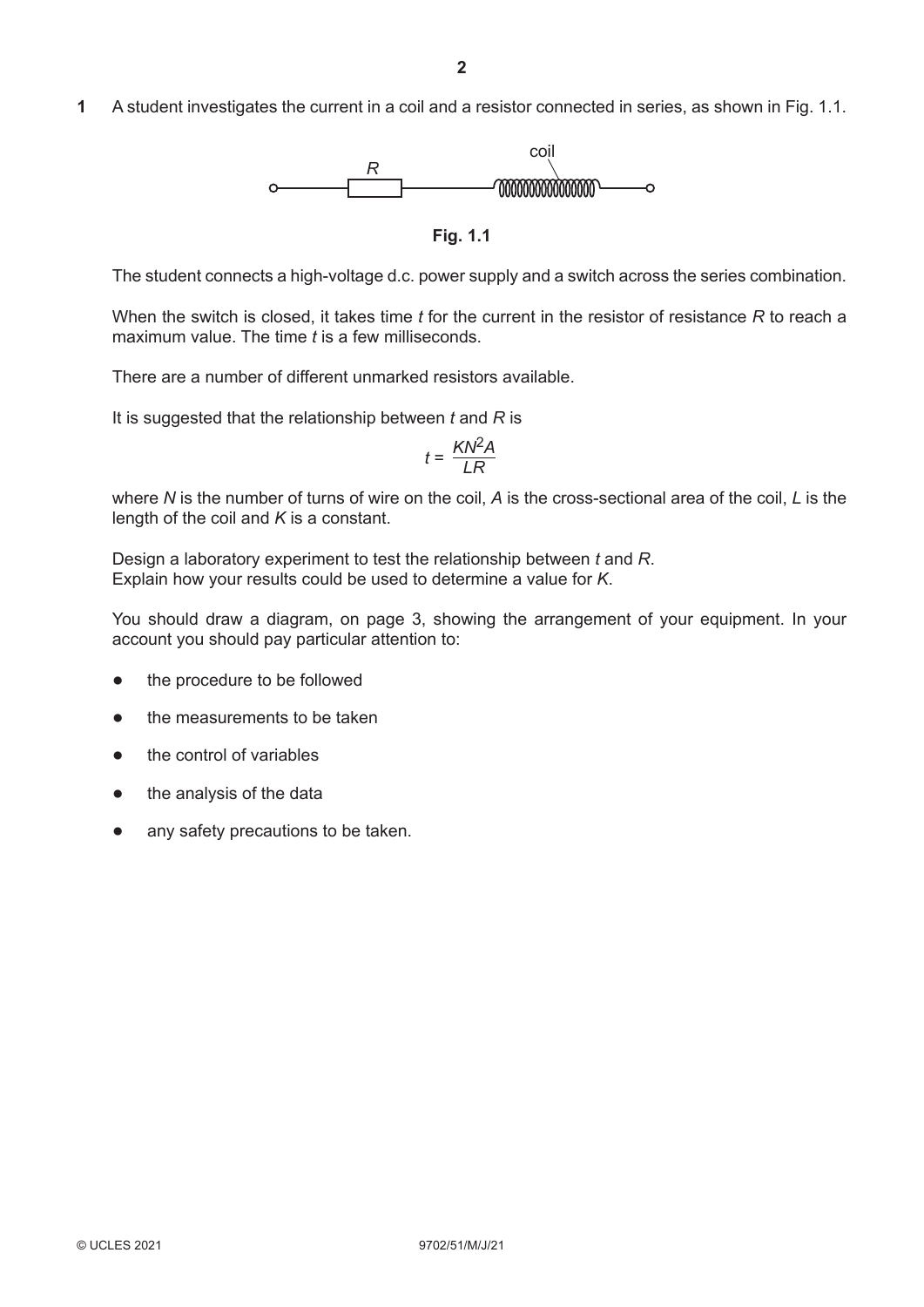**Diagram** 

- 
- 
- -
	-
- 

 $\overline{3}$ 

- 
- 
- 
- 

- 
-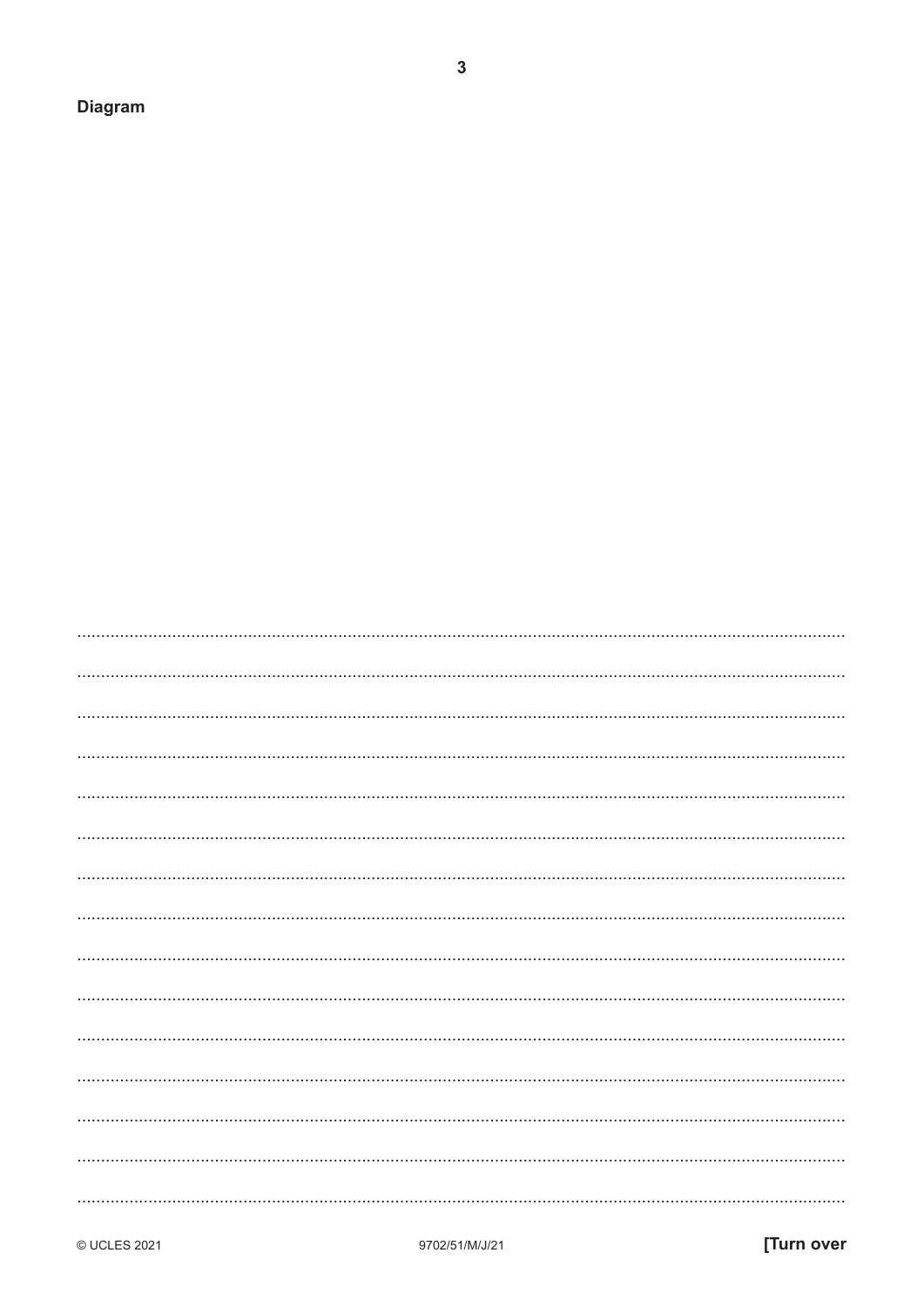| $[15]$ |
|--------|
|        |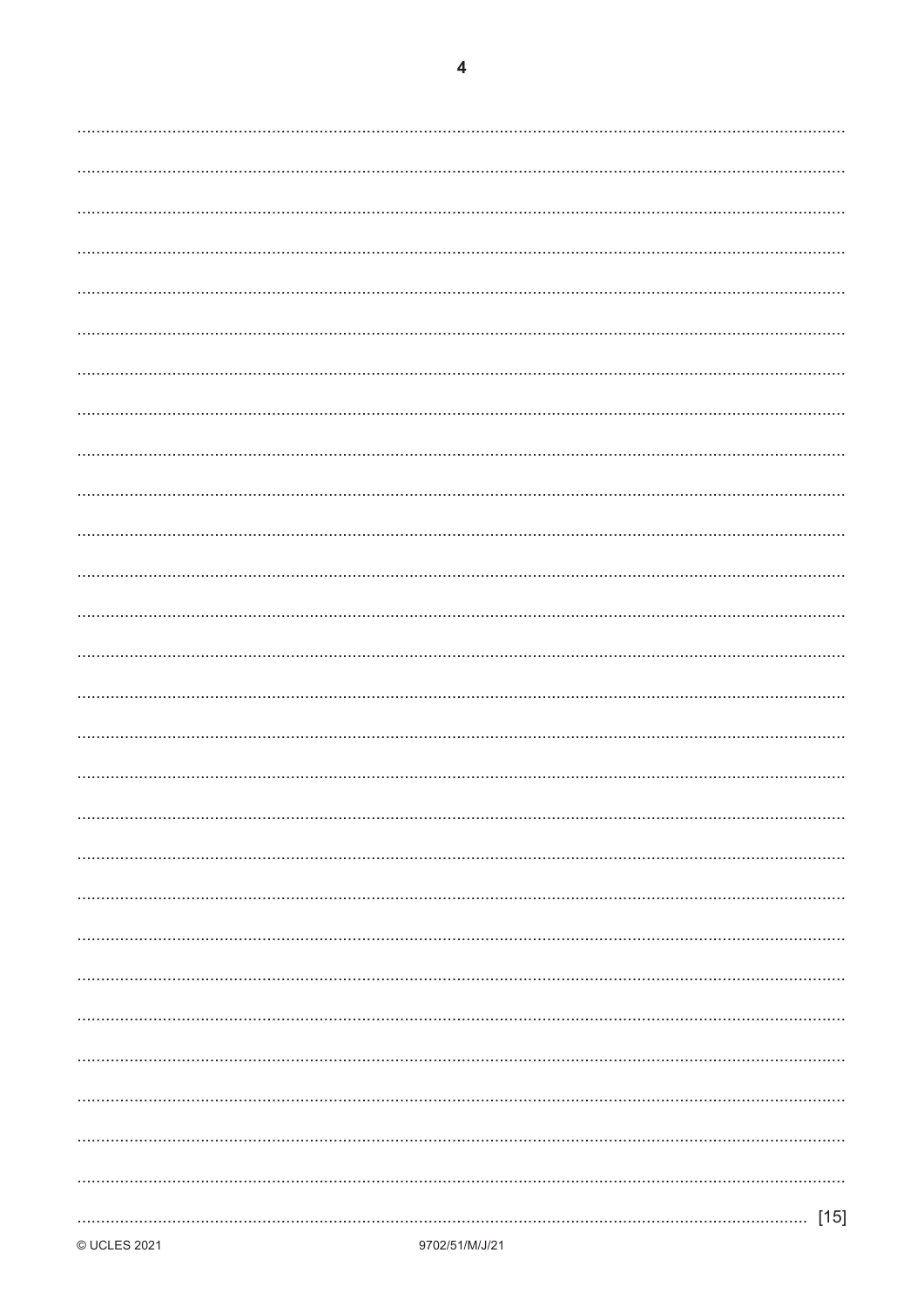**2** A student investigates the collision of two gliders A and B on a linear air-track. A card is attached to glider B, as shown in Fig. 2.1.



**Fig. 2.1**

Glider B has a mass *M*. A mass *m* is added to glider B.

Glider A travels at a constant velocity *u* towards the stationary glider B. The gliders then collide and move together towards the light gate.

The card passes through the light gate which is connected to a data logger. The student records the velocity *v* of the two gliders from the data logger.

The student changes the mass *m* and repeats the experiment.

It is suggested that *v* and *m* are related by the equation

$$
Au = (M + m + A)v
$$

where *A* is the mass of glider A.

(a) A graph is plotted of  $\frac{1}{v}$  on the *y*-axis against (*M* + *m*) on the *x*-axis.

Determine expressions for the gradient and *y*-intercept.

gradient = ............................................................... *y*-intercept = ............................................................... [1]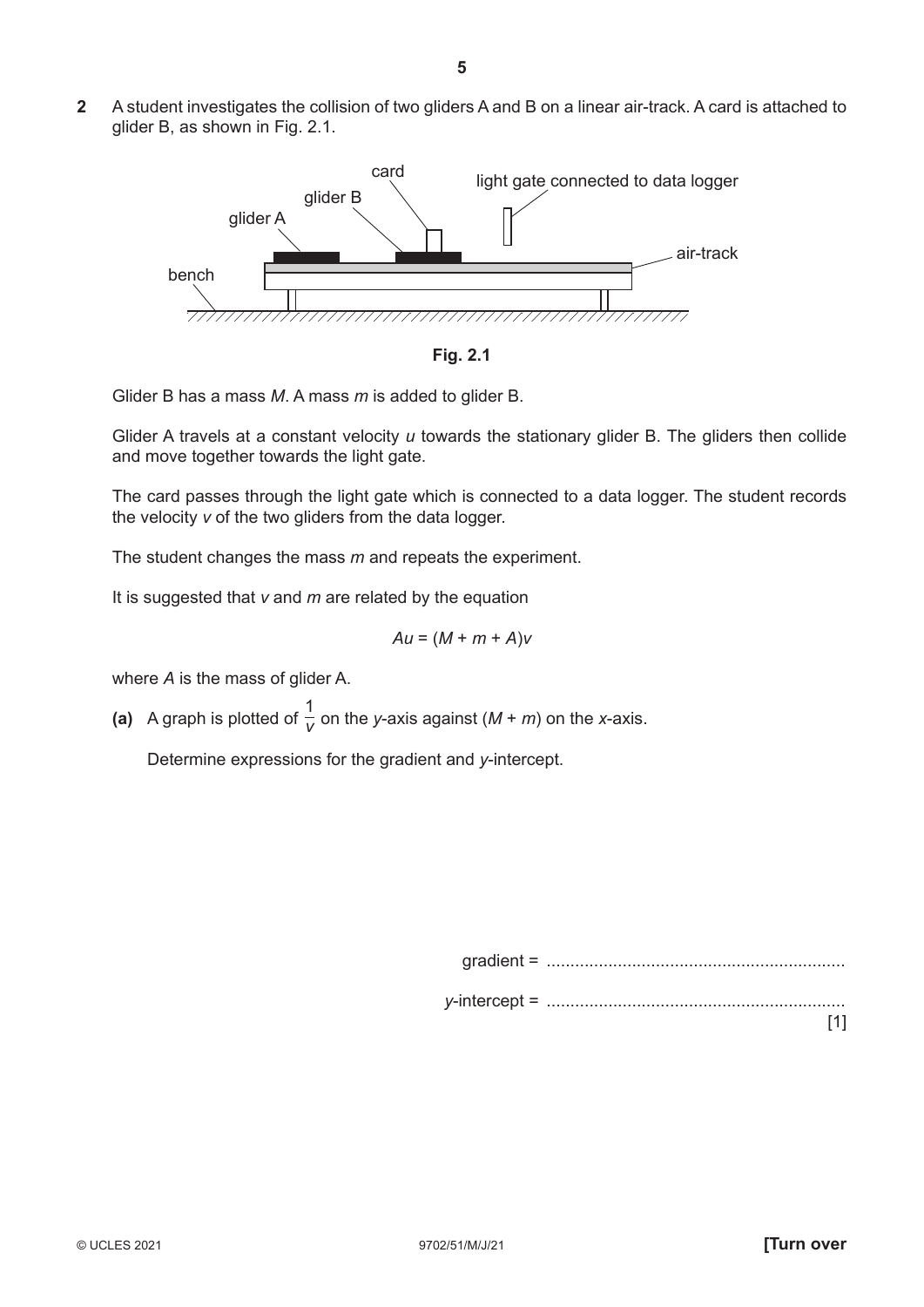**(b)** Values of *m* and *v* are given in Table 2.1.

The value of *M* is  $330g \pm 5\%$ .

Each value of  *has a percentage uncertainty of*  $\pm$  *5%.* 

| m/g | $(M+m)/g$ | $v/cm s^{-1}$ | $\frac{1}{v}/s$ cm <sup>-1</sup> |
|-----|-----------|---------------|----------------------------------|
| 50  |           | 4.42          |                                  |
| 150 |           | 3.92          |                                  |
| 250 |           | 3.40          |                                  |
| 350 |           | 3.02          |                                  |
| 500 |           | 2.58          |                                  |
| 600 |           | 2.33          |                                  |

**Table 2.1**

Calculate and record values of  $(M + m)/g$  and  $\frac{1}{V}/s$  cm<sup>-1</sup> in Table 2.1. Include the absolute uncertainties in  $(M + m)$ . [2]

**(c)** (i) Plot a graph of  $\frac{1}{V}/s$  cm<sup>-1</sup> against  $(M + m)/g$ .

 $\lceil 2 \rceil$ 

- **(ii)** Draw the straight line of best fit and a worst acceptable straight line on your graph. Both lines should be clearly labelled. [2]
- **(iii)** Determine the gradient of the line of best fit. Include the absolute uncertainty in your answer.

gradient = ......................................................... [2]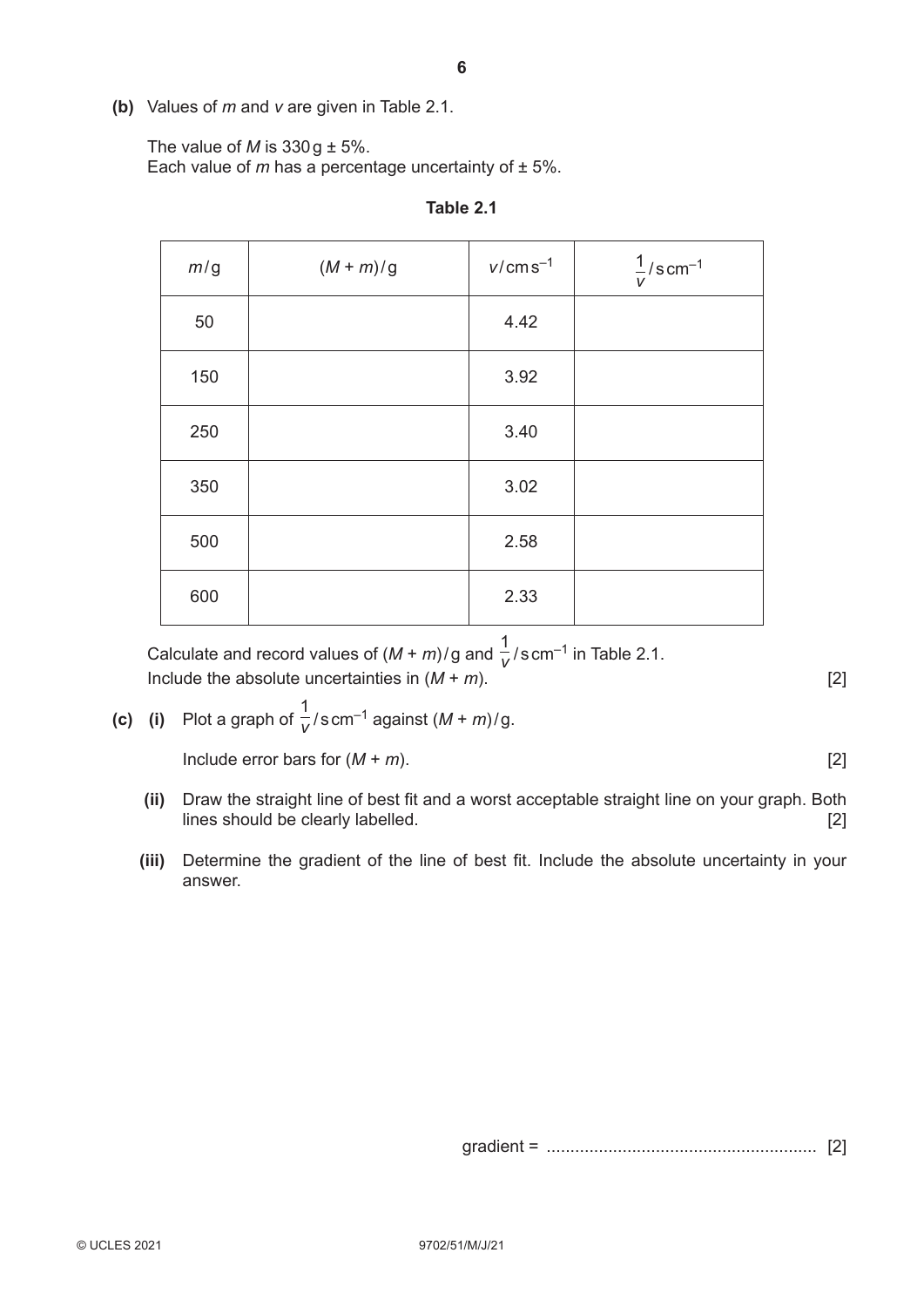